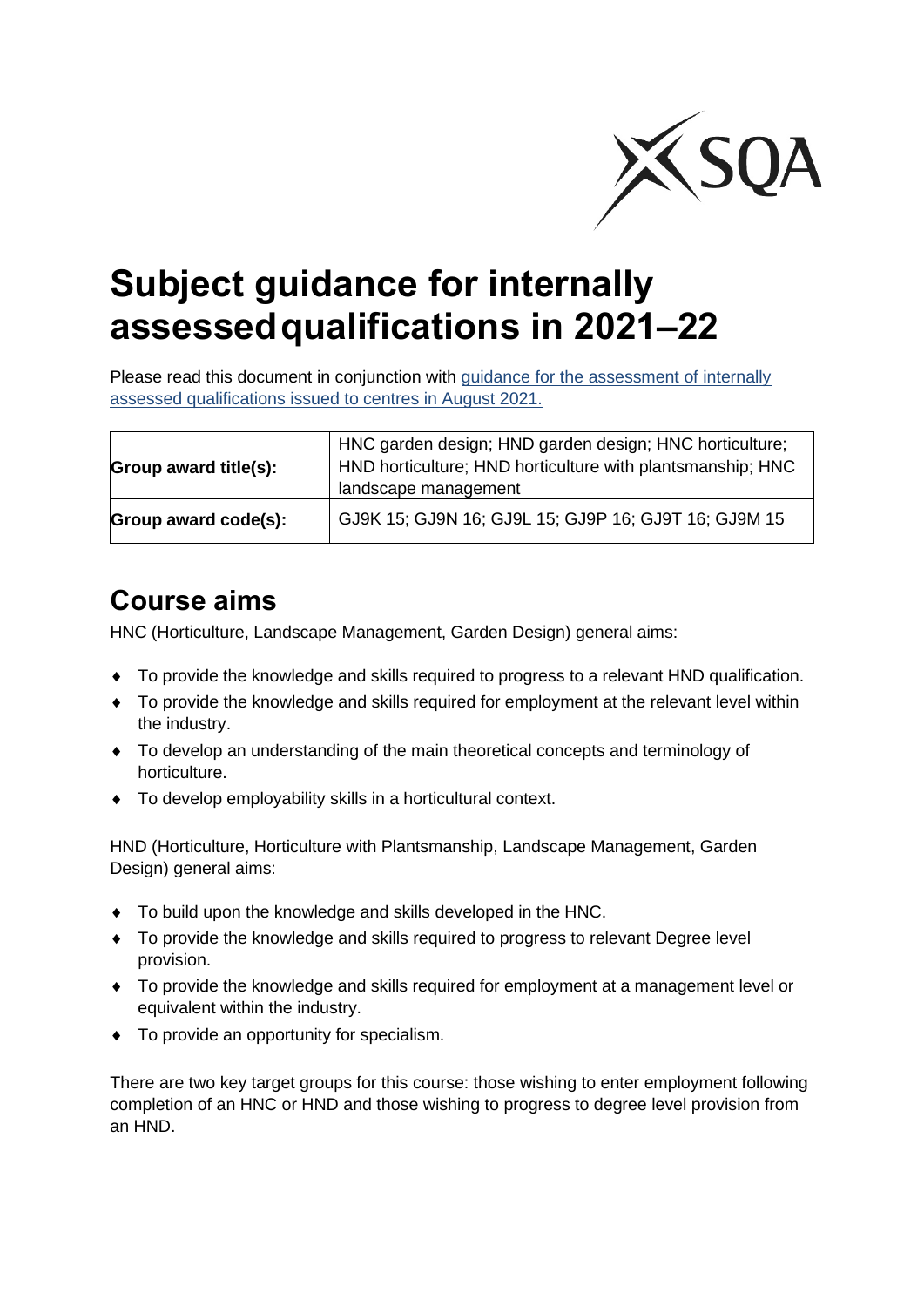# **Exceptions to the generic guidance on adjustments**

There are elements of the course aims that may not be achieved through adjustments made in line with the generic guidance (ie where adjustments are not acceptable for reasons of risk to self, others or critical competence).

The practical elements of this course would be achieved, in normal circumstances, through site visits to centre facilities, gardens, parks and estates, horticultural businesses and garden centres and other realistic work environments. Going forward, it may be possible to use virtual site visits, using video or live streaming from a garden or business or other relevant site. The use of digital 'visiting speakers' is also encouraged.

The following section contains details of how the units may be assessed to mitigate the impact of COVID-19 restrictions. This is based on the feedback we have received and the agreed adaptations and amendments to the units.

| <b>Risk level</b>     | Low | <b>Medium</b> | <b>High</b> |
|-----------------------|-----|---------------|-------------|
| Risk to self          |     | Medium        |             |
| <b>Risk to others</b> |     | Medium        |             |
| Critical competence   |     | Medium        |             |

### **Appropriate action if existing conditions of assessment cannot bemet**

Restrictions on access to placements or workplaces and other sector-related sites, coupled with school closures, have had a significantly adverse effect on delivery and assessment. The impact of COVID-19 restrictions and public health advice have made it difficult for learners to gain practical experience. However, it is hoped that a return to school and college in the coming weeks will make it possible for practical activities to be undertaken.

Centres are reminded that prior verification of centre-devised assessments would help to ensure that the national standard is being met. Where learners experience a range of assessment methods, this helps them to develop different skills that should be transferableto work or further and higher education. A variety of methods can be used by learners to present their findings. Teachers and lecturers, where possible, should allow learners their choice of preferred method.

Assessment Support Packs (ASP) are available to provide guidance.

Although delivery and assessment have been severely affected by COVID-19 restrictions and extended school and college closures, some centres have been able to complete knowledge-based outcomes and partially deliver practical components. Consequently, learners may have been able to generate some evidence of practical activity, and this could be used to infer knowledge and skills across other outcomes and units.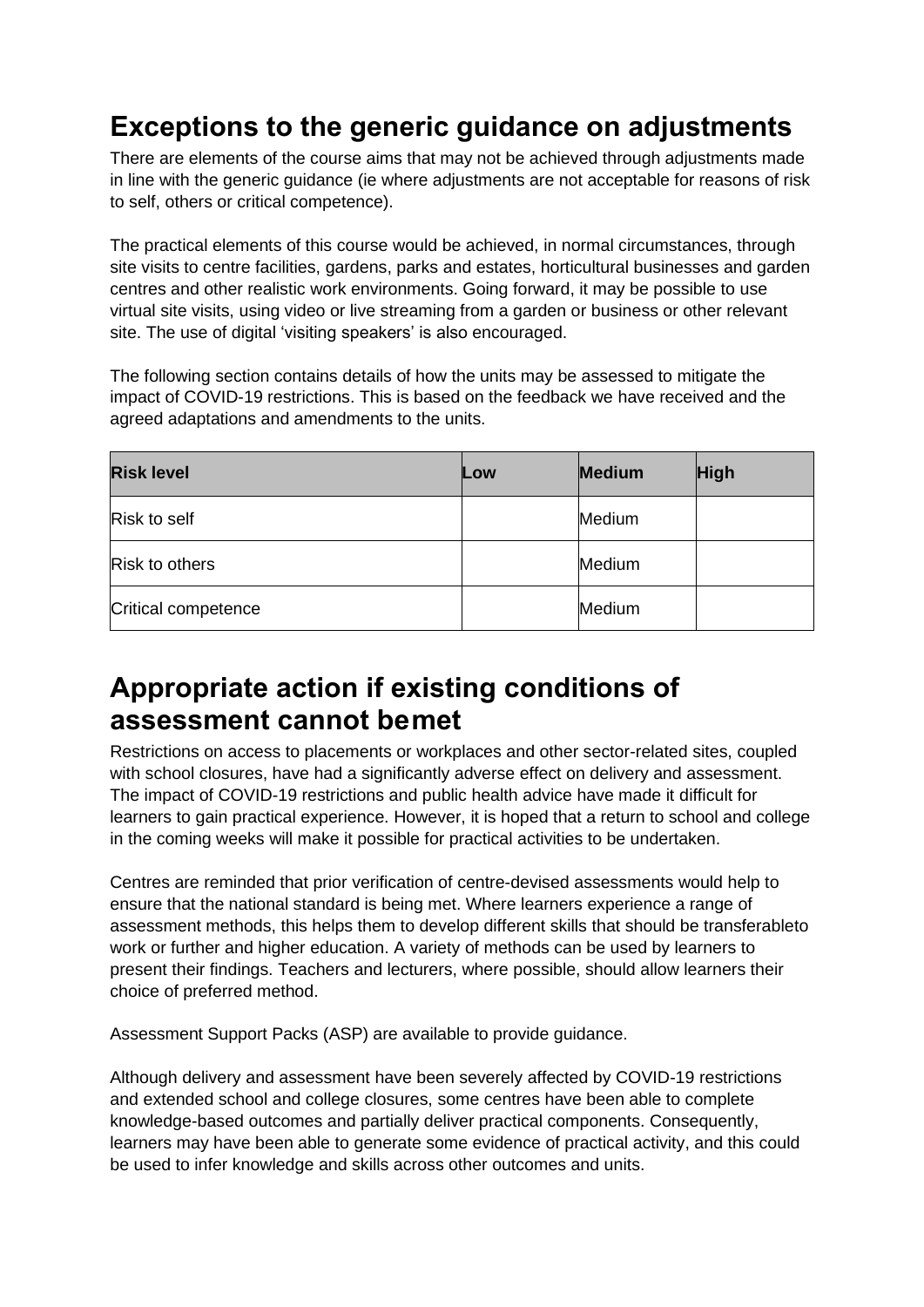Where it is not possible, for the remainder of session 2021–22, for learners to generate evidence from hands-on practical experience through placement or visits, a range of approaches could be explored, including:

- $\bullet$  remote, virtual visits with practitioners demonstrating the activities
- expert speakers
- $\bullet$  videos
- internet research
- simulated activities to offer the opportunity to experience a range of practical activities remotely

This will give learners the opportunity to witness demonstrations of, for example, plant propagation, use of equipment, and health and safety procedures.

Assessments could then focus on projects, case studies and questioning. In addition, use could be made of existing checklists to facilitate assessment.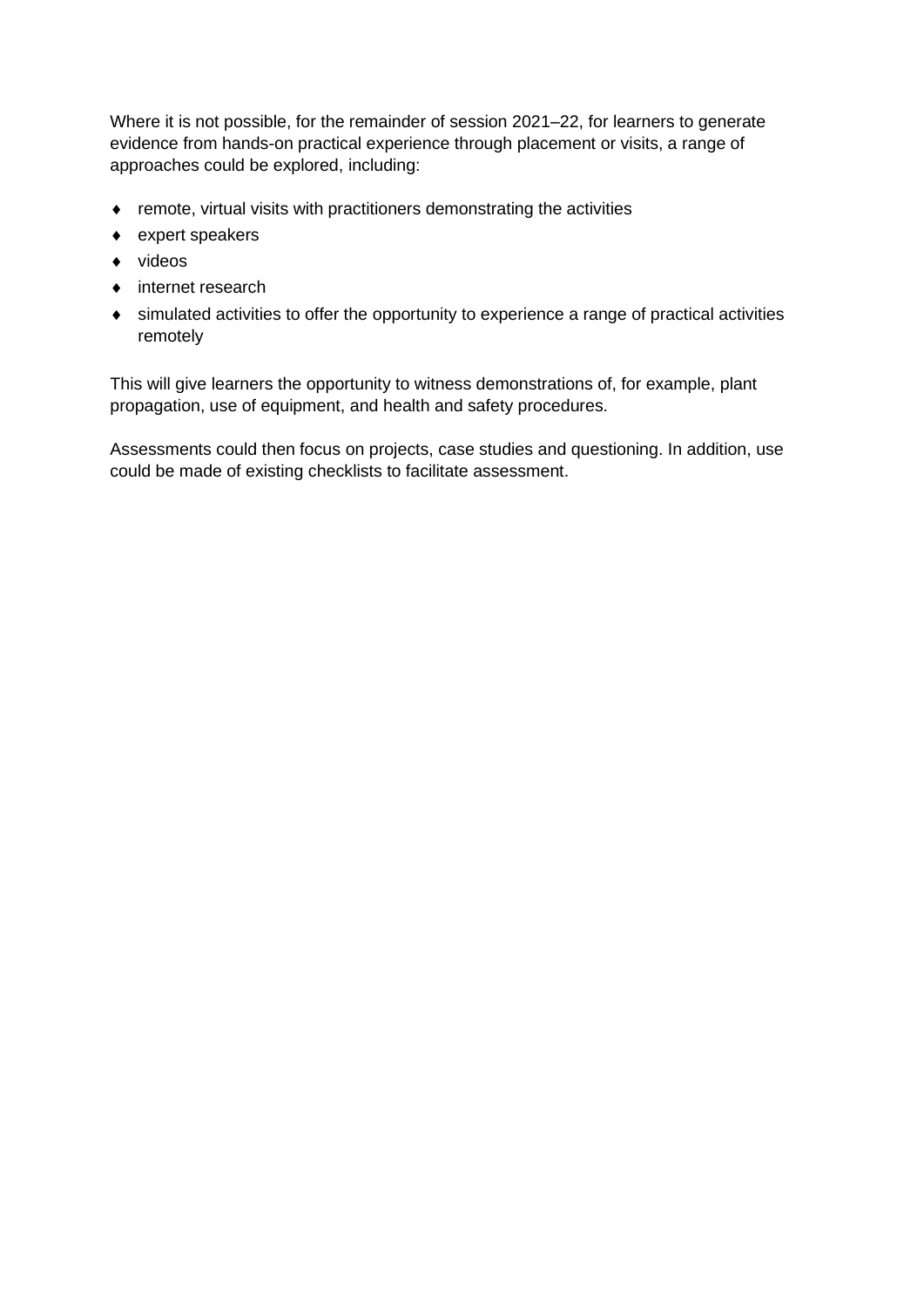## **Unit details and assessment guidance**

Centres are reminded that all relevant operational procedures undertaken in this qualification must adhere to current legislation, regulations, codes of practice and manufacturers' recommendations where appropriate.

#### **F1JA 34 Horticultural Practices**

| Outcome 1                                   | <b>Evidence requirements for outcome 1</b>                                                                                       | <b>Guidance for outcome 1</b>                                               |
|---------------------------------------------|----------------------------------------------------------------------------------------------------------------------------------|-----------------------------------------------------------------------------|
| Investigate skill<br>requirements for major | investigate the types of enterprise/organisation in<br>the horticultural sector within which they fall                           | Assessment could take the form of an investigative<br>report or case study. |
| horticultural sectors.                      | outline the role for horticulture staff within each<br>enterprise/organisation                                                   |                                                                             |
|                                             | identify the major horticultural skills that would be<br>required to work successfully in each sector of<br>horticulture visited |                                                                             |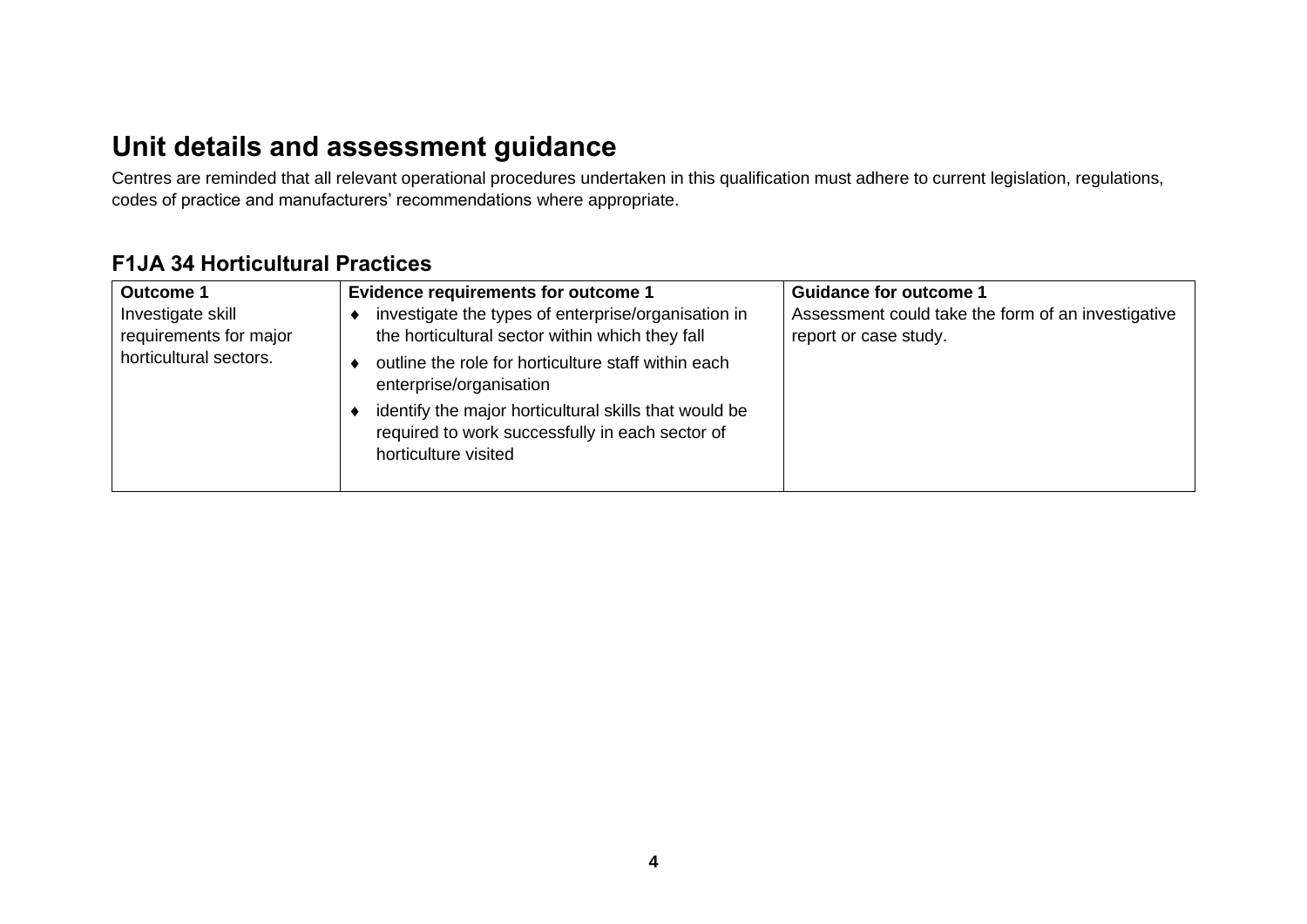#### **F1JA 34 Horticultural Practices**

| <b>Outcome 2</b>                          | <b>Evidence requirements for outcome 2</b>                         | <b>Guidance for outcomes 2 and 3</b>                                                                                                          |
|-------------------------------------------|--------------------------------------------------------------------|-----------------------------------------------------------------------------------------------------------------------------------------------|
| Propagate a range of                      | sow seeds either into trays/modules or outdoors                    | Where on-site practical activities are not possible,                                                                                          |
| plants.                                   | beds                                                               | Recognition of Prior Learning (RPL) may be                                                                                                    |
|                                           | prepare cuttings                                                   | possible for learners who have previously                                                                                                     |
|                                           | undertake two of the following specialist means of<br>propagation: | undertaken unit H1JD 11 Planting and<br>Maintenance, or equivalent. Further guidance on<br>RPL is available https://www.sqa.org.uk/sqa/67029. |
|                                           | micro-propagation                                                  | html                                                                                                                                          |
|                                           | twin-scaling                                                       |                                                                                                                                               |
|                                           | layering                                                           | In addition to RPL for outcomes 2 and 3, materials                                                                                            |
|                                           | division                                                           | and equipment could be provided to learners to                                                                                                |
|                                           | — grafting                                                         | allow them to carry out practical activities at home<br>and to be assessed remotely. Any remaining gaps                                       |
|                                           | describe the health and safety requirements                        | in evidence could be covered by a detailed,                                                                                                   |
|                                           | describe the impact on the environment                             | step-by-step, description of the tasks required.                                                                                              |
| <b>Outcome 3</b>                          | <b>Evidence requirements for outcome 3</b>                         |                                                                                                                                               |
| Cultivate and maintain a                  | pot up/on container grown plants                                   |                                                                                                                                               |
| range of plants in nursery,               | stand down plants<br>$\bullet$                                     |                                                                                                                                               |
| field or amenity/landscape<br>situations. | plant out into field<br>$\bullet$                                  |                                                                                                                                               |
|                                           | lift field grown plant material                                    |                                                                                                                                               |
|                                           | prune a range of plants                                            |                                                                                                                                               |
|                                           | prepare soil to establish a range of species                       |                                                                                                                                               |
|                                           | use non-chemical weed control methods                              |                                                                                                                                               |
|                                           | maintain a range of plants                                         |                                                                                                                                               |
|                                           | identify the health and safety requirements                        |                                                                                                                                               |
|                                           | identify the impact on the environment                             |                                                                                                                                               |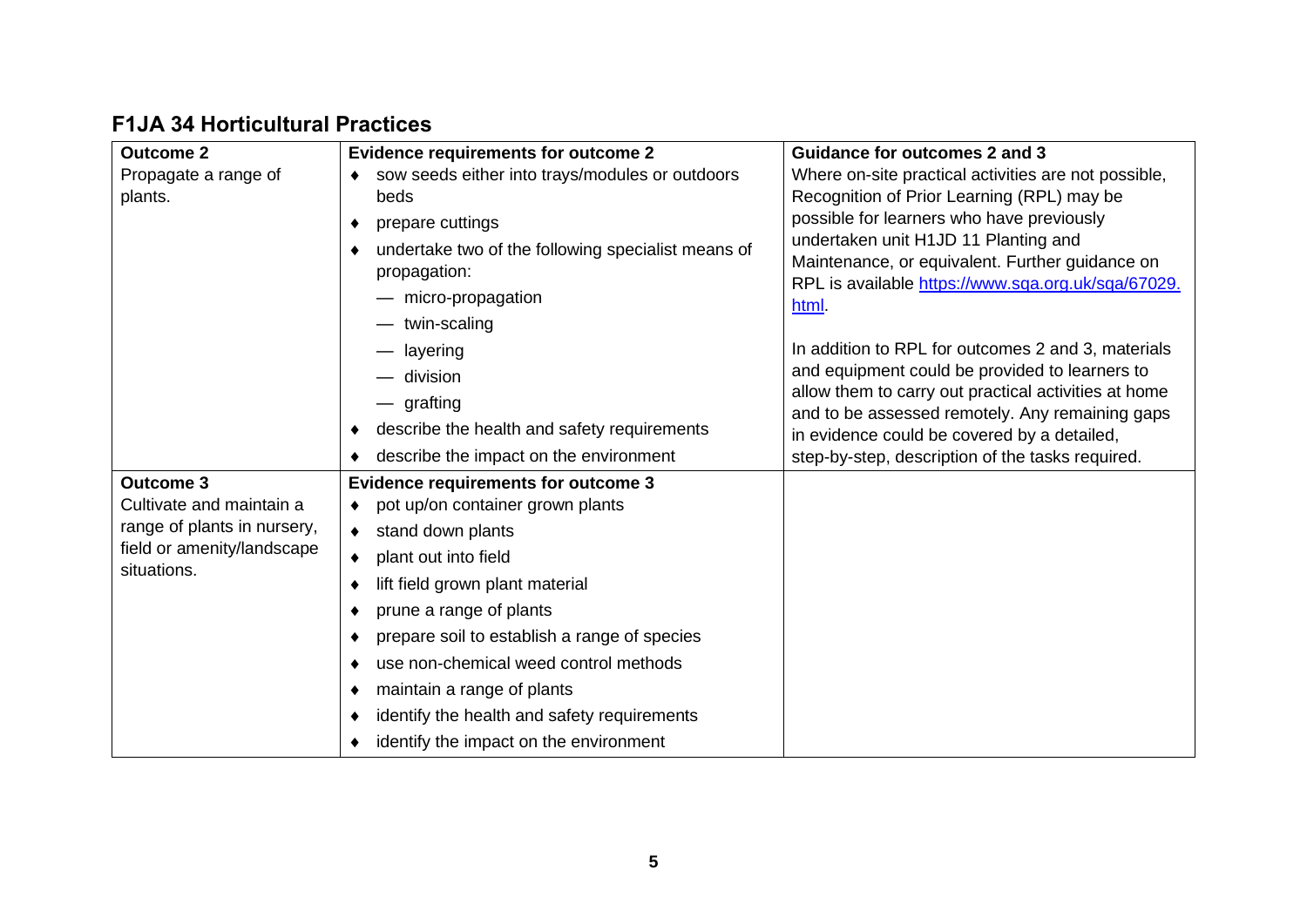|                      | <b>F1J3 34 Constructing Hard Landscape Features</b> |
|----------------------|-----------------------------------------------------|
| $\sim$ $\sim$ $\sim$ | l Futulo con construire contrato de la contra       |

| <b>Outcome 1</b><br>Describe the uses of and<br>installation procedure for a<br>range of hard surfaces.           | <b>Evidence requirements for outcome 1</b><br>evaluate factors influencing the choice and<br>specification of materials for hard surfaces including<br>function, cost and aesthetic appeal                                                                            |  |
|-------------------------------------------------------------------------------------------------------------------|-----------------------------------------------------------------------------------------------------------------------------------------------------------------------------------------------------------------------------------------------------------------------|--|
|                                                                                                                   | calculate drainage run-off requirements accurately<br>for given surfaces<br>explain landscape surface construction techniques<br>whilst giving consideration to environmental impacts,<br>effects of weather and safety factors                                       |  |
| <b>Outcome 2</b><br>Describe the uses of and<br>installation procedure for a<br>range of landscape<br>structures. | <b>Evidence requirements for outcome 2</b><br>describe types and uses of free-standing walls and<br>fences<br>produce proposals for the erection of a free-standing<br>wall or fence for a given situation, including detail on<br>materials, design and construction |  |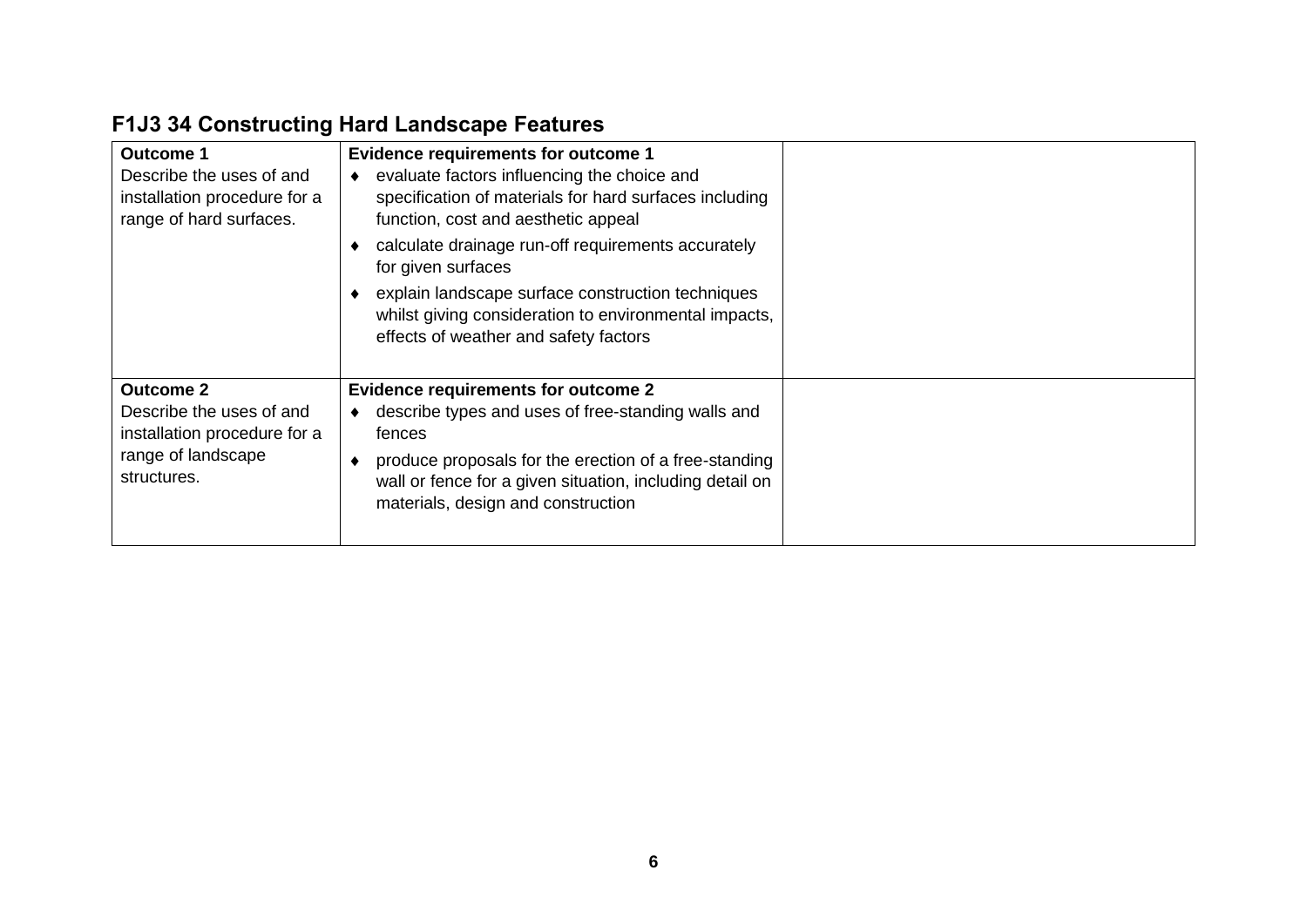| <b>Outcome 3</b>                                    | <b>Evidence requirements for outcome 3</b>                    | <b>Guidance for outcomes 3 and 4</b>                                                                             |
|-----------------------------------------------------|---------------------------------------------------------------|------------------------------------------------------------------------------------------------------------------|
| Contribute to the                                   | contribute to the building of a rock garden or                | Where the practical activities required for outcomes 3 and                                                       |
| construction of a rock and                          | feature                                                       | 4 cannot be safely carried out, a detailed, step-by-step                                                         |
| water feature.                                      | contribute to the construction of a water<br>$\bullet$        | plan for the construction of the features could be used.                                                         |
|                                                     | feature                                                       | This would need to be specific to a given site and for<br>specific feature, supported by a risk assessment. Oral |
|                                                     | apply and monitor health and safety standards                 | questioning or an interview with learners could be used to                                                       |
|                                                     |                                                               | establish how they would adapt to the changes in                                                                 |
|                                                     |                                                               | conditions and circumstances likely to be encountered                                                            |
|                                                     |                                                               | during landscape construction.                                                                                   |
|                                                     |                                                               |                                                                                                                  |
|                                                     |                                                               | There may be opportunities for Recognition of Prior<br>Learning (RPL) for learners who have completed            |
|                                                     |                                                               | Landscape Construction: An Introduction (H1JY 11);                                                               |
|                                                     |                                                               | Drystone Dykes: Building and Repairing (H1K3 11); or                                                             |
|                                                     |                                                               | Horticultural Fence Construction (H1JG 11) or equivalent.                                                        |
|                                                     |                                                               |                                                                                                                  |
|                                                     |                                                               | Further guidance on RPL is available at                                                                          |
|                                                     |                                                               | https://www.sqa.org.uk/sqa/67029.html                                                                            |
|                                                     |                                                               | There may be opportunities to integrate delivery and                                                             |
|                                                     |                                                               | assessmentof this unit with Practical Landscaping                                                                |
|                                                     |                                                               | (H7BC 34).                                                                                                       |
| <b>Outcome 4</b>                                    | <b>Evidence requirements for outcome 4</b>                    |                                                                                                                  |
| Contribute to the                                   | assess site conditions                                        |                                                                                                                  |
| construction of a hard<br>landscape feature using a | prepare and set out site to given specifications<br>٠         |                                                                                                                  |
| range of materials and                              | apply and monitor health and safety standards<br>$\bullet$    |                                                                                                                  |
| methods.                                            | contribute to the construction of a hard<br>landscape feature |                                                                                                                  |

# **F1J3 34 Constructing Hard Landscape Features**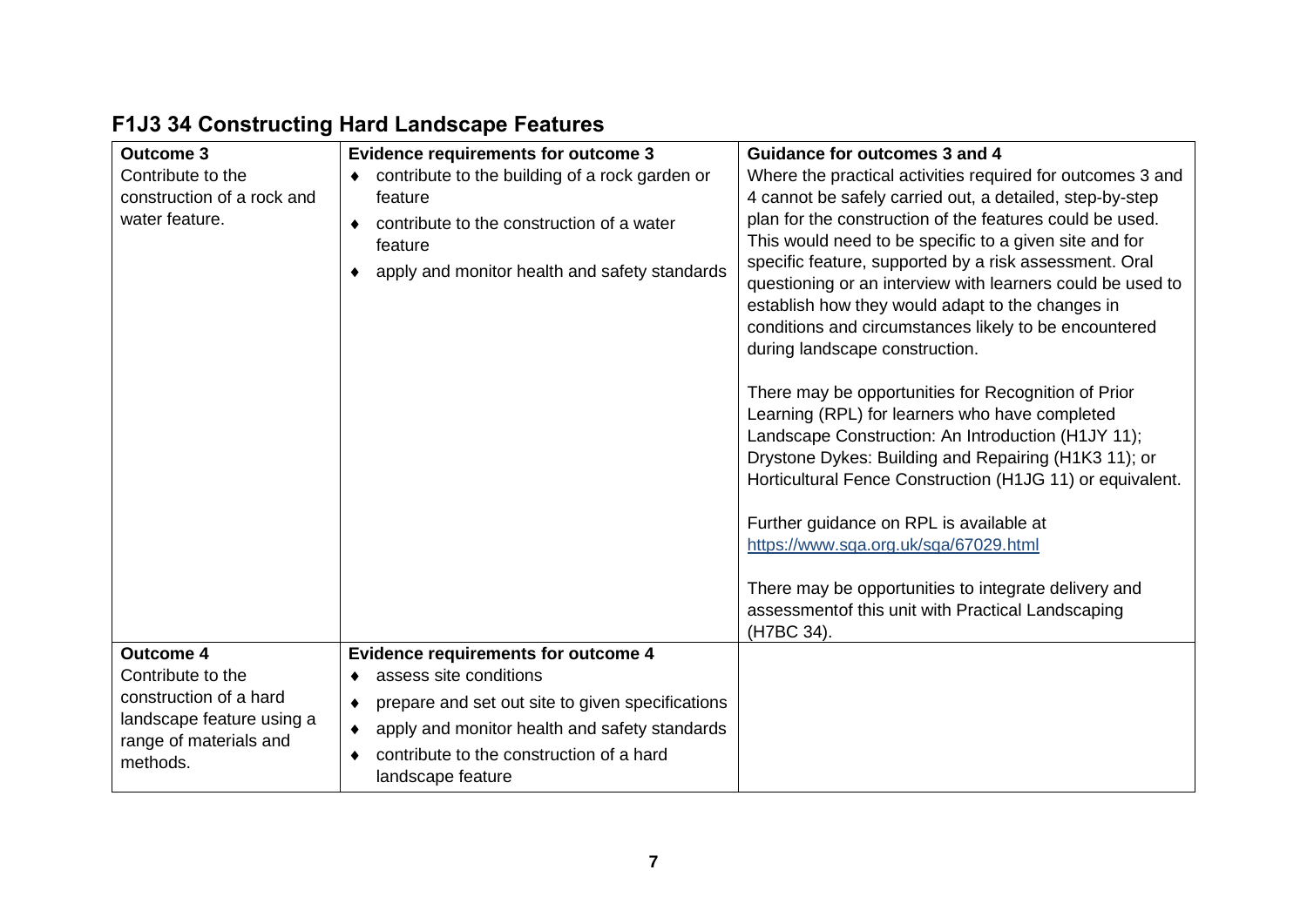### **H7BC 34 Practical Landscaping**

| <b>Evidence requirements for outcome 1</b><br><b>Outcome 1</b><br>investigate the types of enterprise/organisation<br>Investigate skill<br>in the horticultural and landscape sectors<br>requirements for major<br>horticultural and<br>within which they fall<br>landscaping sectors.<br>outline the role for horticulture and landscape<br>staff within each enterprise/organisation<br>identify the major horticultural and landscape<br>skills that would be required to work<br>successfully in each sector of horticulture and<br>landscape visited |
|-----------------------------------------------------------------------------------------------------------------------------------------------------------------------------------------------------------------------------------------------------------------------------------------------------------------------------------------------------------------------------------------------------------------------------------------------------------------------------------------------------------------------------------------------------------|
|-----------------------------------------------------------------------------------------------------------------------------------------------------------------------------------------------------------------------------------------------------------------------------------------------------------------------------------------------------------------------------------------------------------------------------------------------------------------------------------------------------------------------------------------------------------|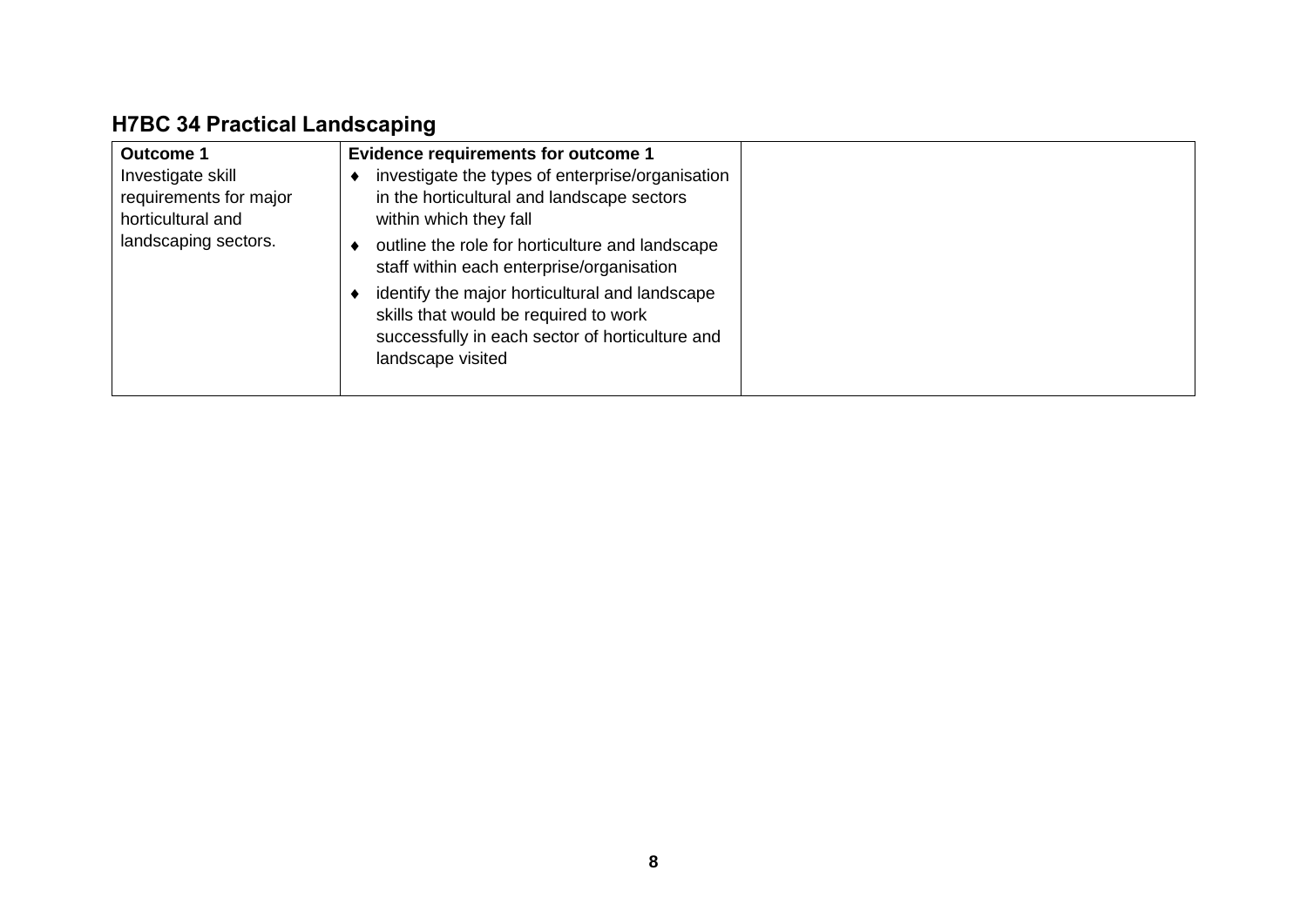### **H7BC 34 Practical Landscaping**

| <b>Outcome 2</b>     | <b>Evidence requirements for outcome 2</b>                      | <b>Guidance for outcome 2</b>                                             |
|----------------------|-----------------------------------------------------------------|---------------------------------------------------------------------------|
| Construct a range of | mix and lay concrete<br>٠                                       | Where access to the sites and materials is                                |
| landscape features.  | construct two of the following free-standing hard landscape     | limited, a single example of a free-standing                              |
|                      | features:                                                       | hard landscape feature and a single paving                                |
|                      | - Fencing                                                       | material would be acceptable where<br>knowledge of another example can be |
|                      | - Walling                                                       | established.                                                              |
|                      | - Dry stone Walling                                             |                                                                           |
|                      | - Pergola                                                       | Recognition of Prior Learning may be                                      |
|                      | - Plinth or Pillar                                              | available for outcome 2 where learners have                               |
|                      | - other appropriate free-standing hard landscape features       | completed unit F1J3 34Constructing Hard                                   |
|                      | lay two of the following paving materials:                      | Landscape Features.                                                       |
|                      | $-$ Block                                                       | Recognition of Prior Learning may be                                      |
|                      | - Slabs                                                         | available for outcome 3 where learners have                               |
|                      | Cobbles                                                         | completed unit F1JA 34 Horticultural                                      |
|                      | - Asphalt                                                       | <b>Practices</b>                                                          |
|                      | - other appropriate paving materials                            | Further guidance on RPL is available                                      |
|                      | comply with all relevant health and safety requirements and     | https://www.sqa.org.uk/sqa/67029.html                                     |
|                      | other relevant legislation                                      |                                                                           |
|                      | describe the health and safety requirements                     |                                                                           |
|                      | describe the impact on the environment and sustainability       |                                                                           |
|                      |                                                                 |                                                                           |
|                      | Assessment may be carried out by practical observation using a  |                                                                           |
|                      | checklist during construction for the first three bullet points |                                                                           |
|                      | listed in the evidence requirements above. The final two bullet |                                                                           |
|                      | points could be assessed by responses to oral questioning.      |                                                                           |